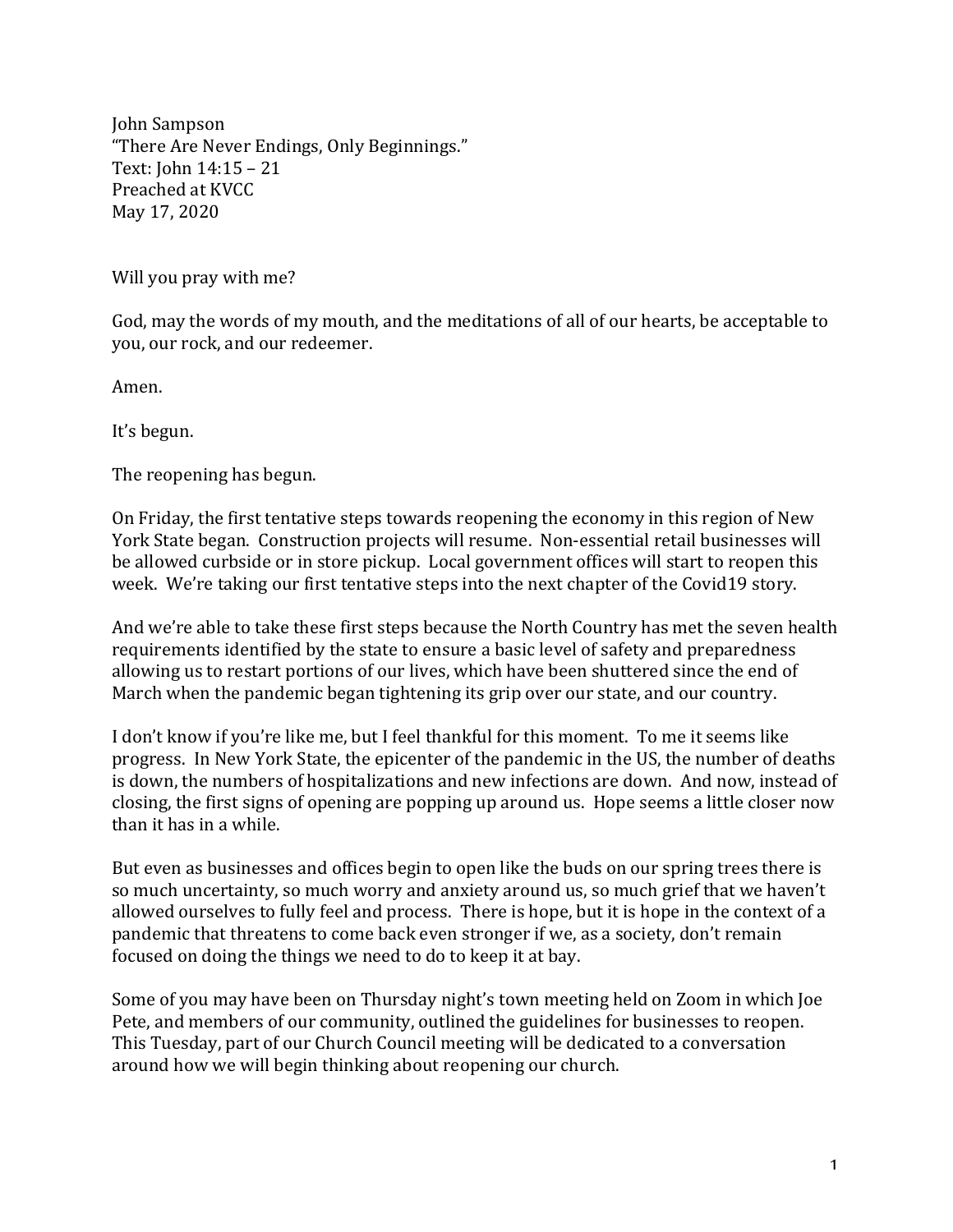And as we begin this very important conversation, a conversation that will be more difficult and more fraught than the decision to close ever was, we hear the words of Jesus in this morning's reading. Words he shares with his friends and disciples telling them that he will be leaving them, but that they should not worry. Because although he will be gone, they will not be orphaned. God will be with them in the gift of her Spirit.

But this gift is a conditional gift. It is a present given based on the acceptance of an invitation to love – not Jesus the person, but Jesus as present in his follower's embrace of their teacher's commandments.

At this moment when we as a church begin to map out how we will reopen, we need some help. This is a moment to pray for God's Spirit to visit us, to come among us and our hearts, and help us discern the right way forward. And the passage we hear today tells us that God's spirit will be among us if we remember and enact Jesus's commandments.

Jesus didn't command us open our church doors as quickly as possible in the midst of an ongoing pandemic.

We have no record of Jesus ever commanding his disciples to throw out Zoom and start having all church meetings in person after our region met the state's seven requirements.

Jesus never told us to reopen as fast as possible, but then again he never told us to drag our feet coming back together.

What he did command us to do is to love God with everything we've got, and to love each other in just this same way.

God's Spirit, which we ask to be present in our discernment of when and how to reopen our church, is caught up in the way we live into our love for each other. It is in this experience of love that we meet Christ, and we meet God, and we welcome God's spirit. It is in love that we will be able to discern our way forward. It is in love that we must answer the tricky and complex and gray, all-to-gray questions that we will have to address in the next days and weeks, and maybe months or even years ahead of us.

This is where the rubber meets the road in our faith. This is where the idea of love has the possibility of becoming something real and tangible.

I'll share with you something I have been saying throughout the past week in various meetings I've been having with members and friends of our church. I know that many of us look at how communities around our nation are reopening, and we shake our heads, and we wish things were different, and we're concerned if not outright scared at what the future may hold for our nation. We have no power over what happens in Arkansas, or in Georgia, or in Texas.